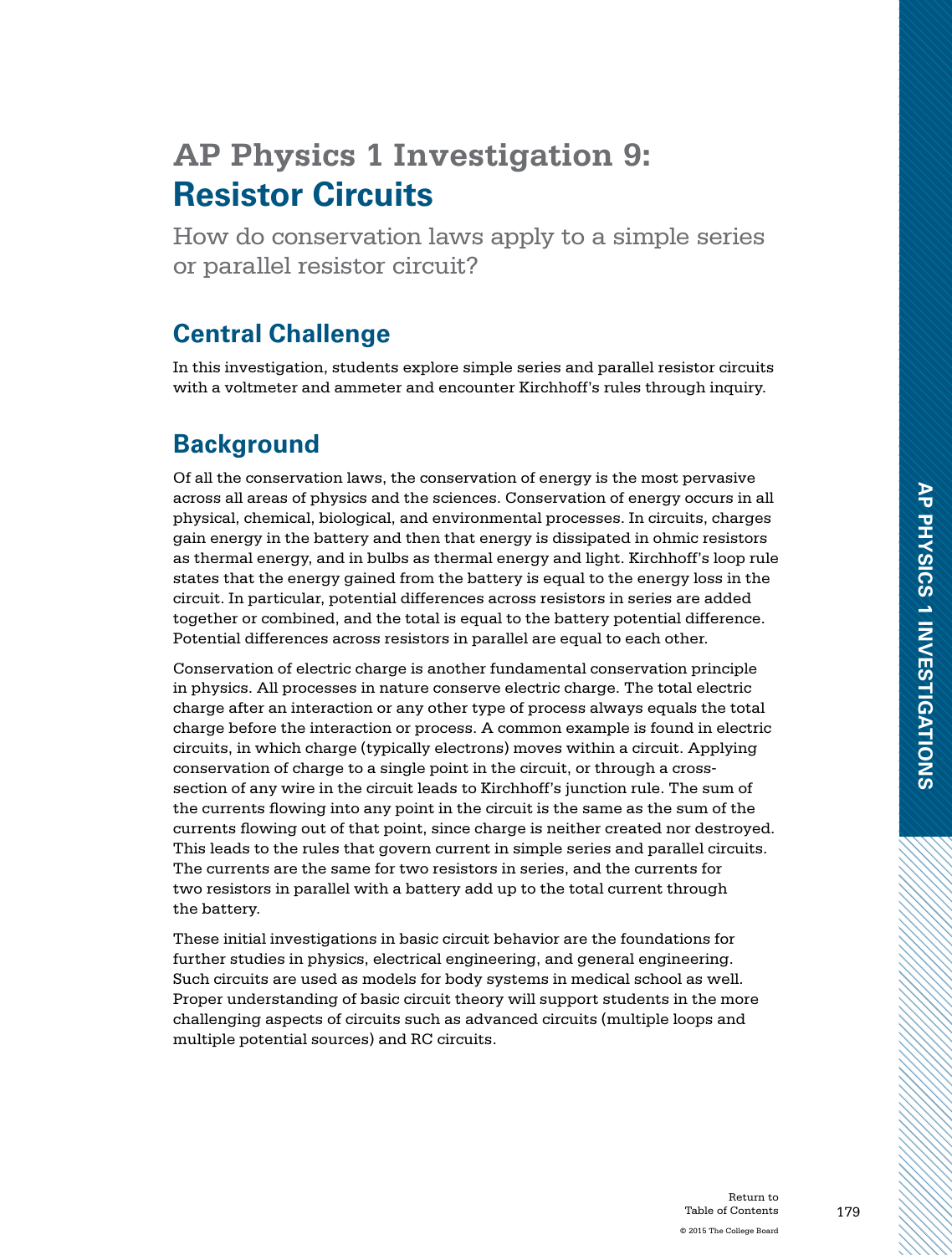#### **Real-World Application**

Asking students to think of some simple, everyday activities that depend on electric current and circuits will yield answers such as using household lighting or laptop computers and watching television. Even students who do not pursue physics in future studies should understand that the outlets and appliances in their homes are connected in a parallel circuit, where all outlets receive the same voltage. It's also useful for them to understand how jump-starting a car requires putting a working battery in parallel with the dead battery to supply the same voltage. Although most circuits that students are likely to encounter are complex, and contain more than just one resistor, an ability to understand basic wiring or basic properties of household circuitry has great future value for all students, even those who have no ambition to go any further in the sciences.

#### **Inquiry Overview**

In this multipart investigation, students use a voltmeter and an ammeter to explore the relationships among the potential differences across the various elements in a circuit and the currents through these same elements. This lab is predominantly guided inquiry. Students are presented with a question to answer, they decide which circuits to investigate, and they use the results of their preliminary investigations to make decisions about additional circuits to study.

In Part I, students construct several circuits using D-cell batteries, miniature screw lamps, bulb holders, and wires. They connect the bulbs in series and parallel and use a voltmeter to discover the relationships among the potential differences across the various elements in the circuit.

In Part II, students use an ammeter to measure the current through the various branches of these circuits and devise a rule for the relationships among the various currents.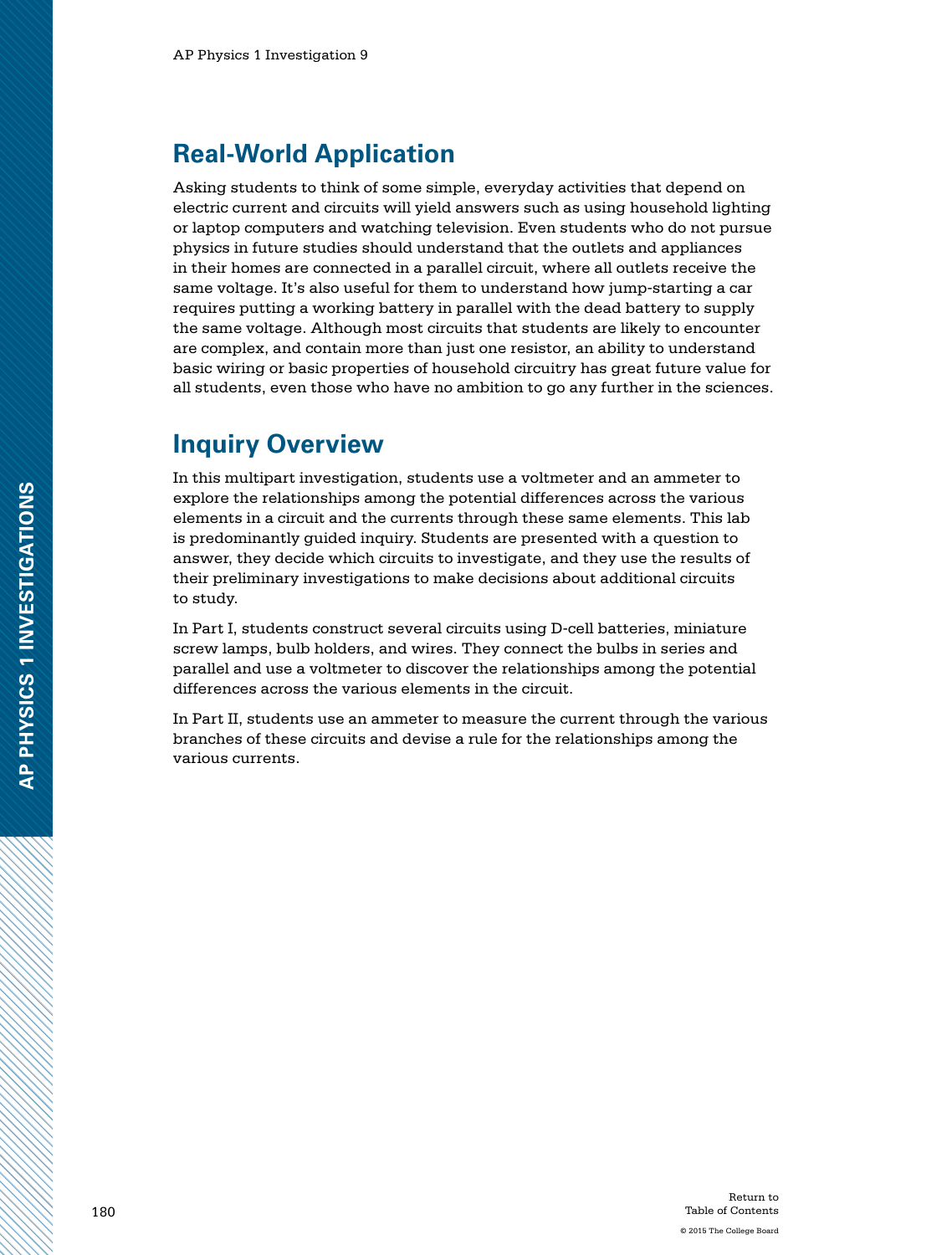# **Connections to the AP Physics 1 Curriculum Framework**

**Big Idea 5** Changes that occur as a result of interactions are constrained by conservation laws.

| <b>Enduring Understanding</b>                               | <b>Learning Objectives</b>                                                                                                                                                                                                                                                                                                                                                                                         |
|-------------------------------------------------------------|--------------------------------------------------------------------------------------------------------------------------------------------------------------------------------------------------------------------------------------------------------------------------------------------------------------------------------------------------------------------------------------------------------------------|
| <b>5B</b> The energy of a<br>system is conserved.           | <b>5.B.9.1</b> The student is able to construct or interpret<br>a graph of the energy changes within an electrical<br>circuit with only a single battery and resistors in<br>series and/or in, at most, one parallel branch as an<br>application of the conservation of energy (Kirchhoff's<br>loop rule). (Science Practices 1.1 and 1.4)                                                                         |
|                                                             | <b>5.B.9.2</b> The student is able to apply conservation<br>of energy concepts to the design of an experiment<br>that will demonstrate the validity of Kirchhoff's loop<br>rule in a circuit with only a battery and resistors<br>either in series or in, at most, one pair of parallel<br>branches. (Science Practices 4.2 and 6.4)                                                                               |
|                                                             | <b>5.B.9.3</b> The student is able to apply conservation<br>of energy (Kirchhoff's loop rule) in calculations<br>involving the total electrical potential difference for<br>complete circuit loops with only a single battery<br>and resistors in series and/or in, at most, one<br>parallel branch. (Science Practices 2.2 and 6.4)                                                                               |
| <b>5.C</b> The electric charge of<br>a system is conserved. | <b>5.C.3.1</b> The student is able to apply conservation<br>of electric charge (Kirchhoff's junction rule) to the<br>comparison of electric current in various segments of<br>an electrical circuit with a single battery and resistors in<br>series and in, at most, one parallel branch and predict<br>how those values would change if the configurations<br>of the circuit are changed. (Science Practice 6.4) |
|                                                             | 5.C.3.2 The student is able to design an<br>investigation of an electrical circuit with one or<br>more resistors in which evidence of conservation<br>of electric charge can be collected and analyzed.<br>(Science Practices 4.1, 4.2, and 5.1)                                                                                                                                                                   |
|                                                             | 5.C.3.3 The student is able to use a description or<br>schematic diagram of an electrical circuit to calculate<br>unknown values of current in various segments or<br>branches of the circuit. (Science Practices 1.4 and 2.2)                                                                                                                                                                                     |

[**note:** In addition to those listed in the learning objectives above, Science Practice 4.3 is also addressed in this investigation.]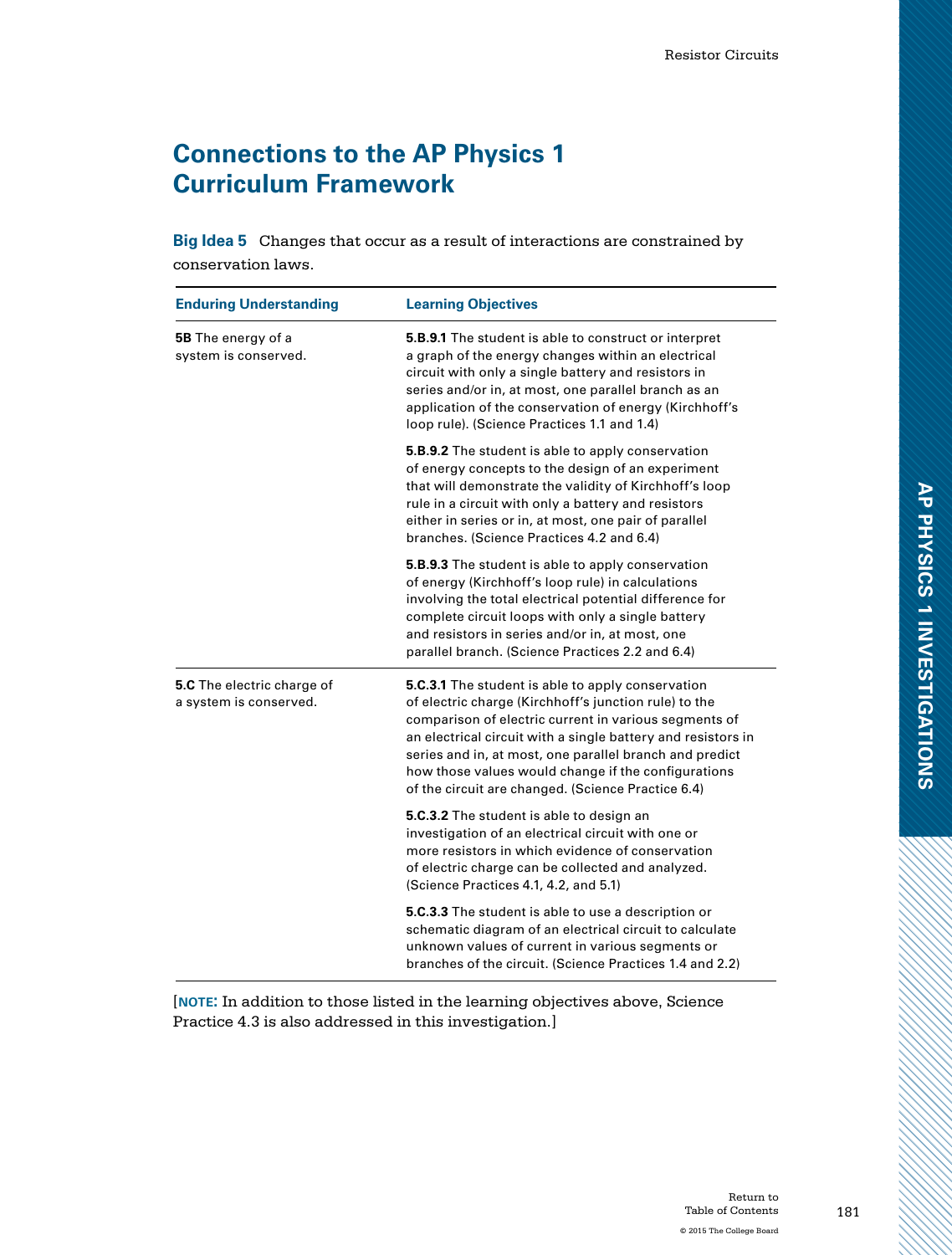# **Skills and Practices Taught/Emphasized in This Investigation**

| <b>Science Practices</b>                                                                                                                 | <b>Activities</b>                                                                                                                                                                                                                                                      |
|------------------------------------------------------------------------------------------------------------------------------------------|------------------------------------------------------------------------------------------------------------------------------------------------------------------------------------------------------------------------------------------------------------------------|
| 1.1 The student can create<br>representations and models of<br>natural or man-made phenomena<br>and systems in the domain.               | Students draw schematic circuit diagrams with meter<br>connections and label the currents and potential<br>differences to represent their experimental setup.                                                                                                          |
| 1.4 The student can use<br>representations and models<br>to analyze situations or<br>solve problems qualitatively<br>and quantitatively. | Students use schematic circuit diagrams<br>to enhance their data analysis.                                                                                                                                                                                             |
| <b>2.2</b> The student can apply<br>mathematical routines to<br>quantities that describe<br>natural phenomena.                           | Students draw conclusions about the sum of the potential<br>differences around a loop in a circuit. Students draw<br>conclusions about the currents in a multibranch circuit.                                                                                          |
| 4.1 The student can justify<br>the selection of the kind of<br>data needed to answer a<br>particular scientific question.                | Students decide what measurements to make to determine<br>the rules for adding potentials in series and parallel circuits.                                                                                                                                             |
| 4.2 The student can <i>design a plan</i><br>for collecting data to answer a<br>particular scientific question.                           | Students are provided general directions but make<br>decisions about how to connect bulbs/resistors in<br>series and parallel and how to organize and record<br>data. Students use an ammeter to measure currents<br>and a voltmeter to measure potential differences. |
| 4.3 The student can collect<br>data to answer a particular<br>scientific question.                                                       | Students collect and record data from their measurements<br>of the potential differences and currents in the<br>various branches of the circuits they analyze.                                                                                                         |
| 5.1 The student can analyze<br>data to identify patterns<br>or relationships.                                                            | Students draw conclusions from their data, based on their<br>measurements of potential differences and currents.                                                                                                                                                       |
| 6.4 The student can <i>make</i><br>claims and predictions about<br>natural phenomena based on<br>scientific theories and models.         | Students assess the uncertainties in their<br>measurements to help inform the analysis of<br>their data and support their conclusions.                                                                                                                                 |

[**note:** Students should be keeping artifacts (lab notebook, portfolio, etc.) that may be used as evidence when trying to get lab credit at some institutions.]

# **Equipment and Materials**

*Per lab group (three to four students):*

- ▶ Four-cell battery holder
- ▶ Three D-cell batteries

2000 March 2000 Miller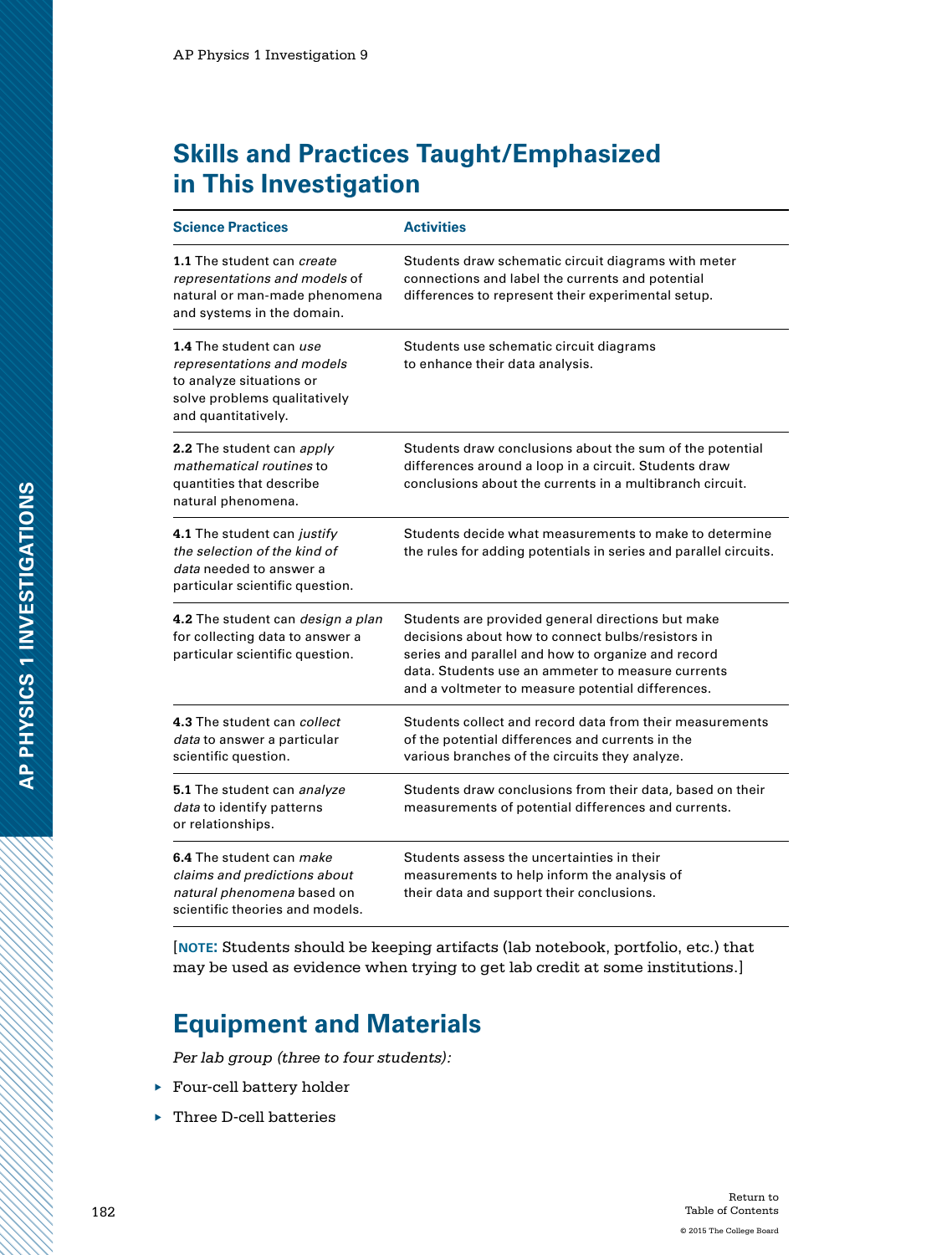- $\triangleright$  Three to four #14 (round) bulbs and three to four #48 (long) bulbs, plus corresponding bulb holders [**note:** #14 bulbs have a limit of 2.3 volts, so small voltages should be used to avoid burning out too many bulbs. Car brake light bulbs will also work (inexpensive, but 6–12 volts are needed for good measurements) and #40 and #50 miniature screw lamps work as well.]
- ▶ Connecting wires (inexpensive alligator clip leads work well)
- ▶ Basic multimeters or student single-value meters (voltmeter and ammeter)
- ▶ Extra fuses for the ammeters
- $\triangleright$  (Optional) Basic single pole throw switch

[**note:** If you teach the CASTLE™ curriculum, all of this equipment is part of the student kits except for the multimeters and the switch.]

# **Timing and Length of Investigations**

▶ **Teacher Preparation/Set-up:** 20–25 minutes

Check all bulbs, resistors, batteries, and meters to make sure all are in good working order before you start the lab. This may seem obvious, but a blown fuse in the ammeter (which will happen more than you would like) or a blown bulb will create measurement chaos for students.

▶ **Prelab:** 20 minutes

A general discussion on the proper use and connection of multimeters, especially ammeters, is crucial.

▶ **Student Investigation:** 90 minutes

Part I: 45 minutes to explore the series and parallel circuits

Part II: 45 minutes to explore the series and parallel currents

▶ **Postlab Discussion:** 30–60 minutes

Students share their results with the larger class in a whiteboard sharing session or "circle style meeting," while other students ask follow-up questions and critique student work.

[**note:** You may wish to have the postlab discussion for Part I before continuing to Part II on a second day, or you may wish to complete both parts in a 90-minute period and then have the discussion on a second day.]

▶ **Total Time:** approximately 3–3.5 hours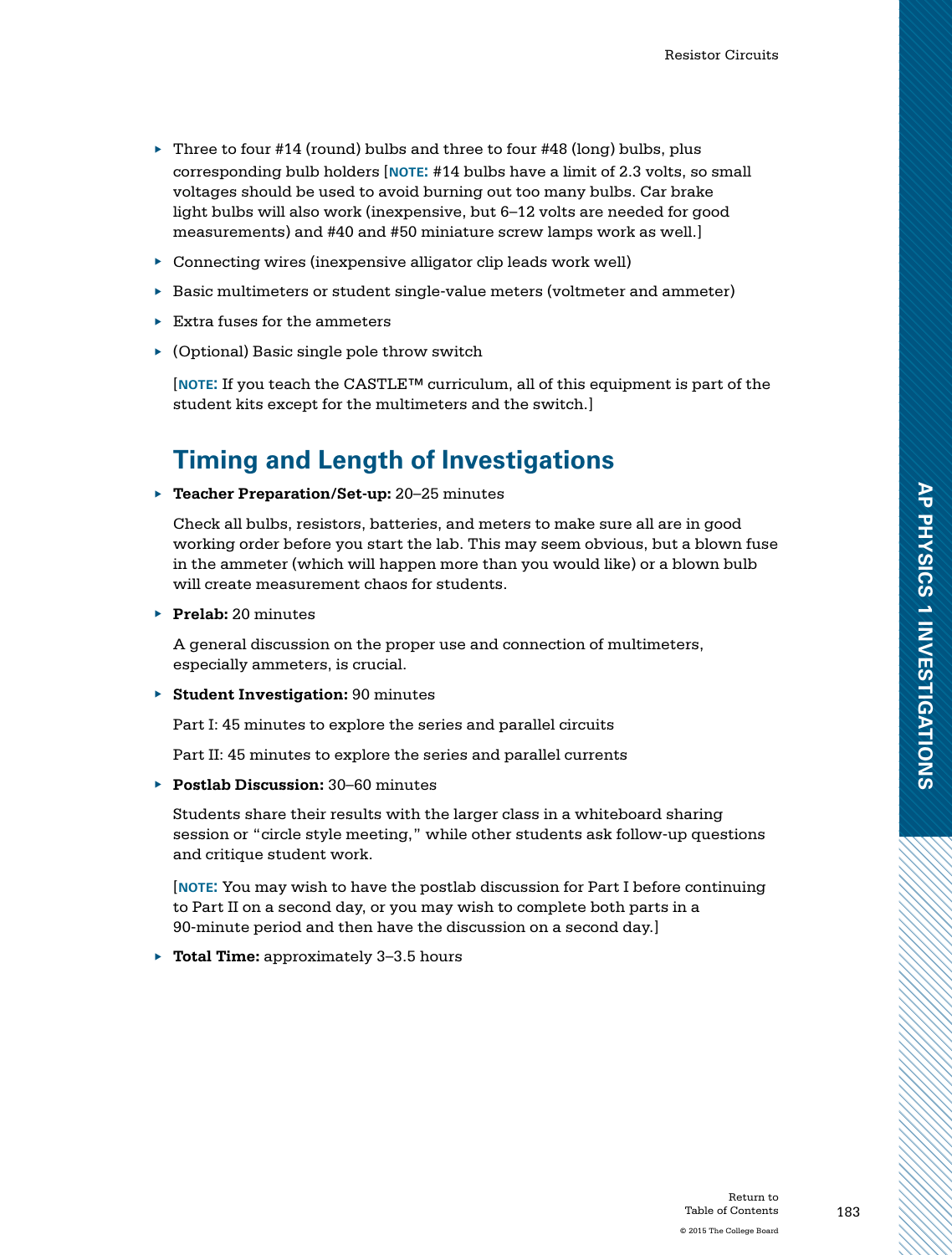## **Safety**

Safety is of minimal concern with this lab. The potential difference (1.5–4.5 volts) and current involved in the experiments are of no immediate safety concerns to students. If you choose to use a power supply rather than a battery pack, set the voltage to a fixed maximum around 5V. However, you may want to create good laboratory habits by always using a switch in the circuit and emphasizing proper meter usage.

## **Preparation and Prelab**

This activity is designed to follow an introduction to circuits such as Sections 1–4 of the CASTLE curriculum. The student version of the CASTLE curriculum is available as a free download from PASCO. The equipment is also available for purchase from PASCO (see Supplemental Resources) or other sources that may be more economical. See "Modeling Instruction" in Supplemental Resources for the modified version of the CASTLE curriculum available on the website.

The students should already be familiar with the batteries, bulbs, and wires. They should be able to connect two bulbs in series and two bulbs in parallel, and make sure the circuits are in good working order before making measurements.

Give students a thorough tutorial on the use of ammeters and voltmeters in a circuit before beginning this inquiry. If your students are using multimeters, it would be helpful to take a picture of the multimeter setup as a voltmeter and one with it setup as an ammeter. These enlarged images can be projected onto a screen (e.g., in a PowerPoint presentation) for easier viewing. Experience has shown that students in a class of more than 10–12 will not be able to see a demonstration on an average multimeter. These projected images will show students how to set any relevant dials and which inputs to use on the meter for voltmeter and which for ammeter. Also consider color-printing these images for students and having them on laminated sheets or in plastic page covers around the room for students to double check before connecting circuits. It should be reinforced that the ammeter is connected in series, and this connection should be demonstrated for the students. It is highly recommended that students be required to show you their ammeter connections before they close the circuit the first time. This will save a lot of blown fuses.

You may wish to have students use the PhET simulation, "Circuit Construction Kit (DC Only)," to demonstrate that they understand how to connect an ammeter in series (see Supplemental Resources), and then have them use the ammeters with bulbs and batteries and wires. Or the PhET simulation could serve as a homework review after the in-class lab activity.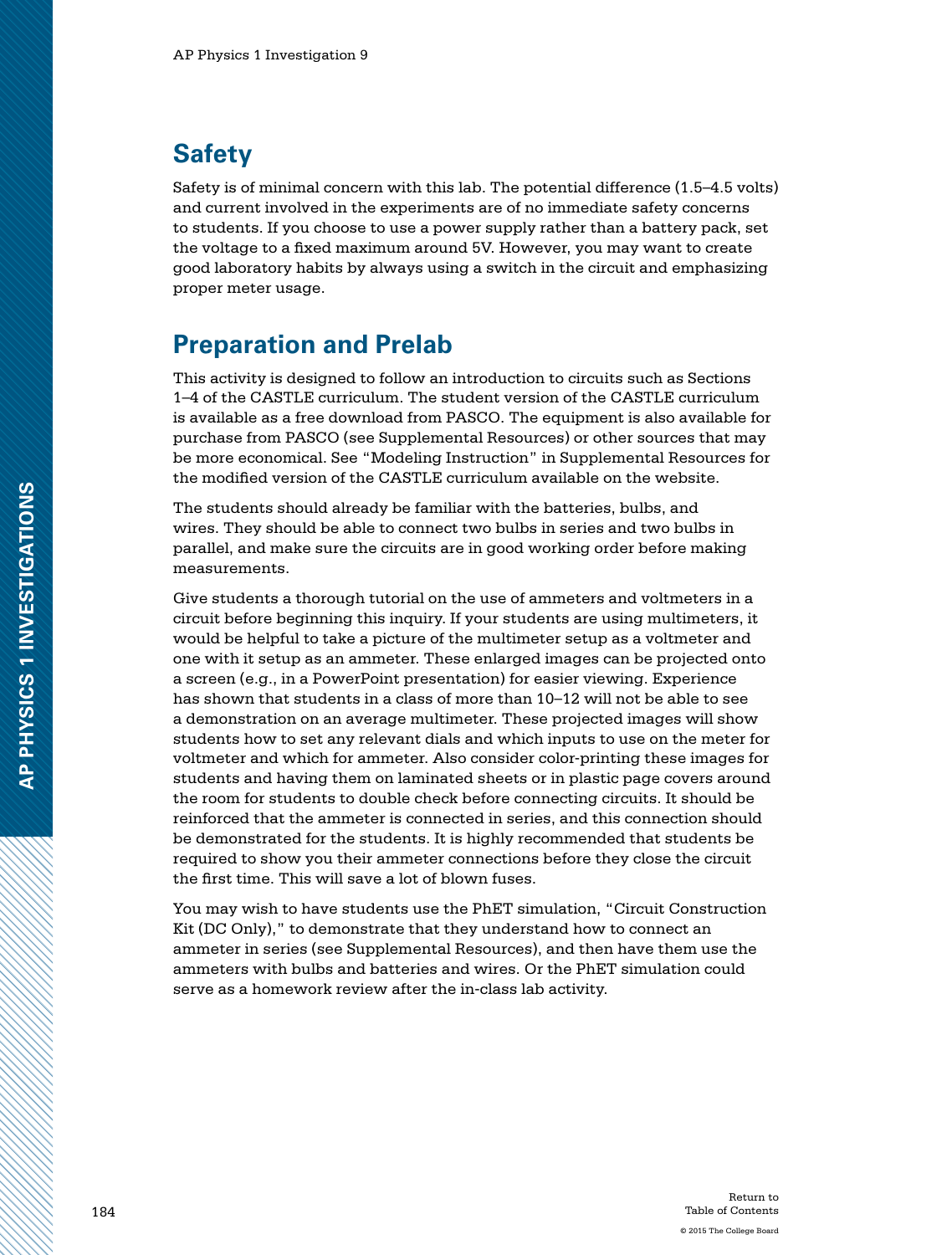# **The Investigation**

#### **Part I: Electric Potential Difference in Series and Parallel Circuits**

In this first part of the investigation, give students the equipment and the task of determining the relationships between the potential differences across resistors and battery in several different circuits, including the following:

- ▶ Two bulbs in series with each other and a battery
- $\blacktriangleright$  Two bulbs in a parallel with each other and a battery
- $\blacktriangleright$  Three bulbs in a series–parallel combination: in this case, both one bulb in series with a parallel combination (see Figure 1) and one bulb in parallel with a series combination (see Figure 2).





Encourage students to not only investigate the potential differences across each of the bulbs in circuits with two identical bulbs in series or parallel (two #14 round bulbs or two #48 long bulbs) but also in circuits with a long bulb and a round bulb in series, and in circuits with a long bulb and a round bulb in parallel. They should be encouraged to use both types of bulbs in the more complicated three-bulb circuits and possibly to expand to four-bulb circuits. The students should connect the voltmeter in parallel with each individual bulb and with the battery and record the potential differences. It is up to the students to decide how to most efficiently record the data. It is beneficial to students to draw each of the circuits they are studying and record the potential differences next to each circuit element. This helps them see the patterns.

While students are working, circulate and ask them questions to guide their investigation. Some students will record negative potential differences. Question them as to what the meaning of the negative sign is and under what conditions it would be positive. They should be led to see that reversing the leads on the voltmeter gives a positive value for the potential difference.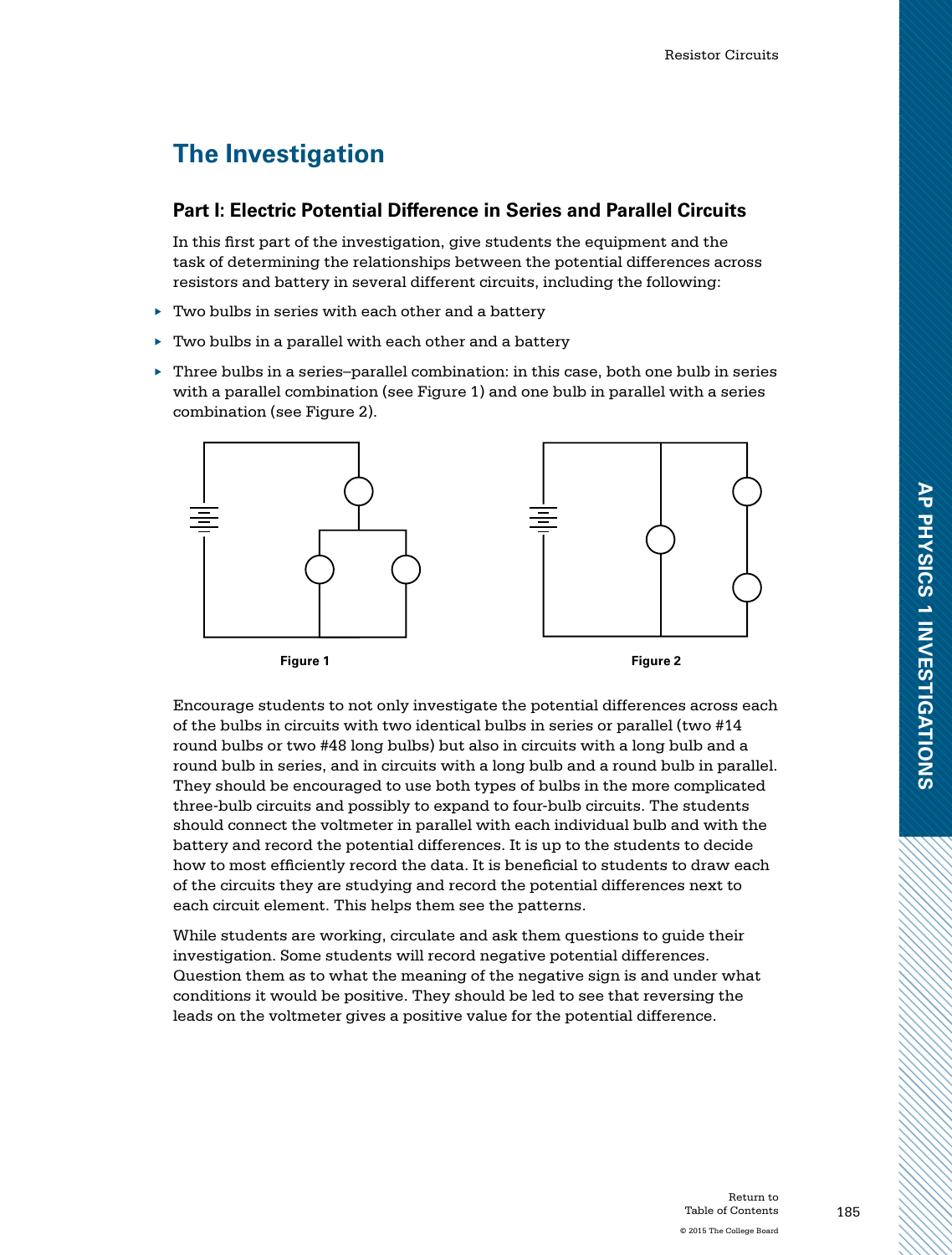#### **Part II: Current in a Circuit Path**

In the second part of the investigation, give students multimeters connected as ammeters or single-value ammeters and ask them to explore the relationships among the currents at various points in the circuit. [**note:** You may wish to conduct this portion of the lab on a second day unless you have 90-minute periods.]

Again, encourage students to explore several different circuits, similar to the ones they explored in Part I. Students should keep track of their results by drawing each of the circuits that they evaluate and labeling the currents near each branch in the circuit drawing. Decide if you want to give them direct instruction in this or simply lead them to realize that this organization helps. Experience has shown that students will simply name the type of circuit and list the currents.

### **Extension**

If some students finish early, you could ask them to create larger circuits with three series or three parallel branches and confirm their findings from the circuits with two branches.

Only simple series and parallel circuits are addressed in the AP Physics 1 curriculum, but if you want to provide students with an additional challenge, suggest a circuit that cannot be analyzed using simple series and parallel resistor combinations, such as the one in Figure 3. This will emphasize the need for the more general form of Kirchhoff's laws, rather than the simplified applications to series and parallel circuits. For example, some students report that "potential differences are the same in parallel and they add up in series." These students may need assistance to generalize this to the conservation of energy form Kirchhoff's rule stated as, "the sum of the potential differences around any closed loop is zero." It is important to have students pay attention to the signs of the potential differences in this circuit. If attention is not paid to which end of the middle bulb is at a higher potential, it might appear that the loop rule is not obeyed for several loops in this circuit.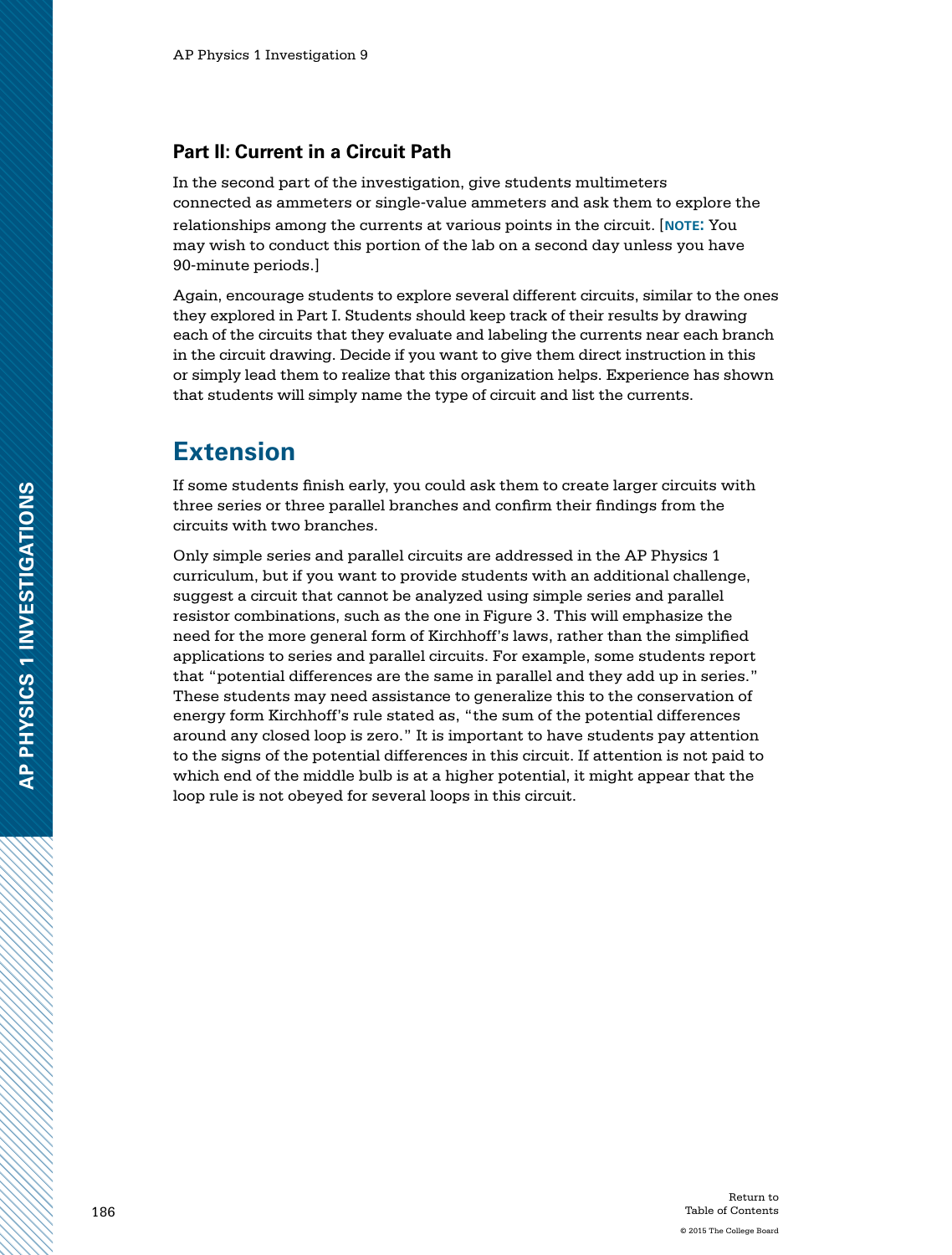

#### **Figure 3**

It is critical not to have the bulbs all the same type, as shown in Figure 3, so that different potential differences are measured across each bulb. If all bulbs are of the same type, then no potential difference will be measured across the middle round bulb. The middle bulb could also be a long bulb. The primary constraint here is that the two ends of the bulb cannot be at the same potential or it will not light.

#### **Common Student Challenges**

The most common student challenge in this lab is connecting the ammeter in series with the bulb whose current is being measured. Connecting an ammeter in series with just one of two bulbs which are themselves connected in parallel is the most challenging ammeter connection of them all. This activity provides students opportunities to practice these skills in several simple series and parallel circuits.

The most challenging aspect of working with circuits for the first time in a physics lab is training students to use a multimeter or ammeter correctly (i.e., ammeters connected in series with circuit elements and voltmeters connected in parallel with the element being measured). Plan on having plenty of fuses handy! There will be mistakes — just plan on it and be patient with your students. There will undoubtedly be some confusion of the voltmeter usage versus the ammeter usage, and surely a few short circuits with the ammeter will occur as students attempt to measure current by placing the ammeter leads in parallel around a bulb. It is just so tempting to the student!

A very persistent circuit misconception is the idea that current is "used up" in a bulb or resistor. This idea should not find any traction among students if they are asked why the current values are the same at all points around the circuit. A few probing questions to students about this evidence should help to eliminate that persistent student misconception.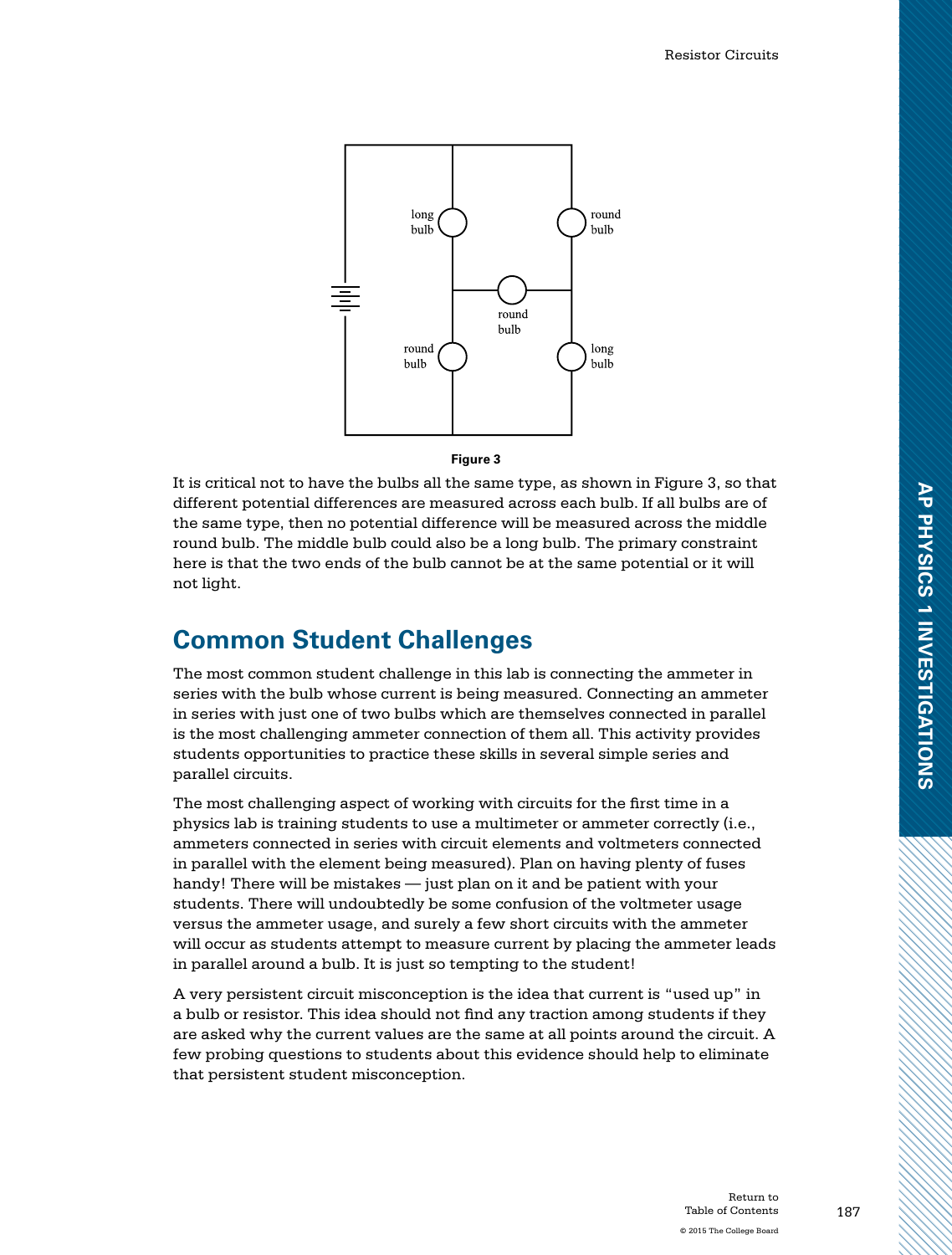Another aspect of this experiment to keep your eye on is the idea that precision is not that important. The resistors have tolerance (5 percent probably), the bulbs are not always uniform (#14 and #48 bulbs from different batches can have enough variability in the filaments to show slight differences in potential or brightness around multibulb loops), the wires have resistance, the bulbs are non-ohmic, and just general sloppiness in measurement and meter usage can lead students to the incorrect conclusion that electric potential difference can change around a series loop of identical bulbs. You may have to remind students that the measurements of 2.94 volts, 3.03 volts, and 3.10 volts may have slightly different values for these three measurements, but that these small differences are all within the uncertainty of the meters and the uncertainty of the equipment, and they can be generally considered to have equal potential differences. These small variations in potential differences could simply be the result of using six to eight pieces of wire that have a small (but not totally negligible resistance if you are using bulbs) resistance of 0.05 ohms.

If resistors instead of bulbs are used for the experiment, you will probably see higher precision in the measurements, but you would lose the visual value of using the bulbs. Decide what works best for the students' experiments and your teaching style.

The TIPERs book (see Supplemental Resources) has some good conceptual tasks to assess students' understanding and root out alternative conceptions they may have regarding current in series and parallel circuits.

#### **Analyzing Results**

How you decide to have students share their results will depend in part on how successful they are at the lab. Have students answer the following guiding questions:

- ▶ What can you conclude about how potential differences are related for several resistors in series with a battery?
- ▶ What can you conclude about how potential differences are related for several resistors in parallel with a battery?
- ▶ How might these conclusions be interpreted from a conservation of energy perspective?
- ▶ What can you conclude about how currents are related for several resistors in series with a battery?
- ▶ What can you conclude about how currents are related for several resistors in parallel with a battery?
- ▶ How might these conclusions be interpreted from a conservation of charge perspective?
- $\blacktriangleright$  Can you extrapolate these conclusions to more complex circuits with resistors in series and parallel combinations?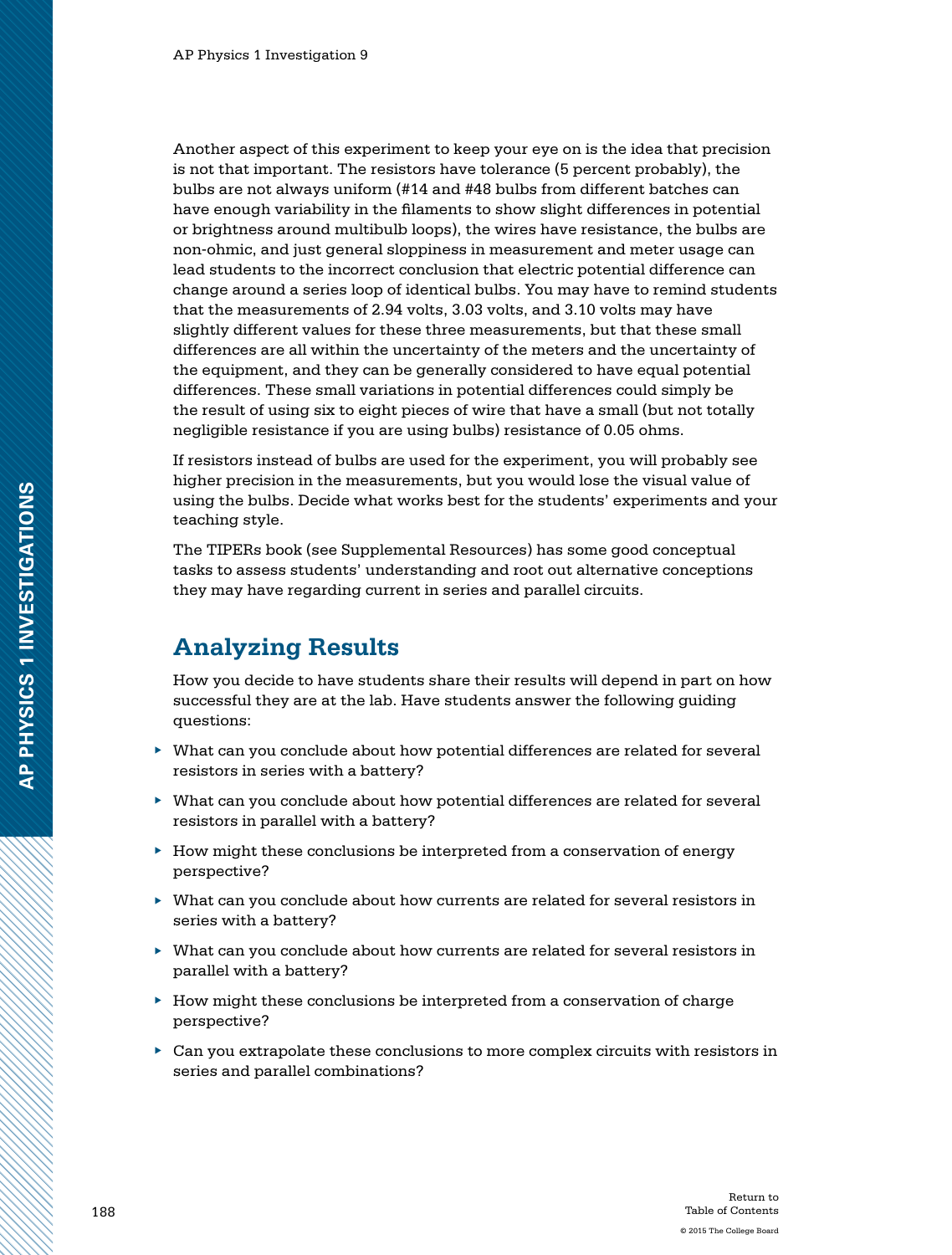If you see that all of the students have come to the same conclusion, then it may be sufficient to have a class discussion where they summarize the findings and record them in their notes. If students have come to different conclusions, then it is valuable to have them present their findings to the class and argue their positions.

Experience has shown that in Part I of this experiment, students readily come to the conclusion that potential differences add in series and are the same in parallel. They do not always readily come to the conclusion that energy is conserved as a single charge completes a loop in the circuit.

It will probably be necessary to lead them to this conclusion by having them imagine the energy changes for a skier on a hill. The ski lift serves as an analogy for the battery, the skiers for the charges moving in the circuit, and the various ski hills are the different paths around the circuit. Most students have either been skiing or seen skiing on television, so this analogy is very concrete for them. They can imagine walking around the ski hill and observing their changes in potential energy as they go up the ski lift and then walk the various alternate paths down the hill. When they return to their starting point at the bottom of the ski lift, their net change in potential energy is zero for the complete trip. And the same is true for the charges completing a closed loop in a circuit. [**note:** The ski-hill analogy is particularly useful when writing Kirchhoff's loop rule equations and analyzing the potential differences across resistors. But that application isn't used here.]

If skiing proves too unfamiliar or abstract, have them imagine taking the elevator up to the top floor of a building and walking the various staircases back down to the floor where they boarded the elevator. This analogy is slightly less valid, as walking down stairs still requires effort. The simplest example may simply be a playground slide. Students, like the battery, provide energy to climb the ladder, lifting themselves to increase the gravitational potential energy in the system they make with the earth. Then they simply slide back down to their original potential energy level. Brightness can be related to how fast you would speed up, with increased resistance being related to how shallow the slide is.

Uncertainty should be a major postlab topic with the class. Some students may automatically conclude that two potential differences are the same across branches in parallel if they are within 5-10 percent of each other. Other students may conclude they are different. This leads to a discussion of the uncertainty in the meter measurements, resistance of the wires, and uncertainties in the resistances of the bulbs.

Ask students consider the following questions:

- $\blacktriangleright$  Did the potential difference across the battery vary from circuit to circuit? If so, how did it affect your results?
- $\blacktriangleright$  How close do two potential difference values have to be in order to be considered equal? What about current measurements?
- $\blacktriangleright$  What is the maximum allowable uncertainty in the potential and current measurements?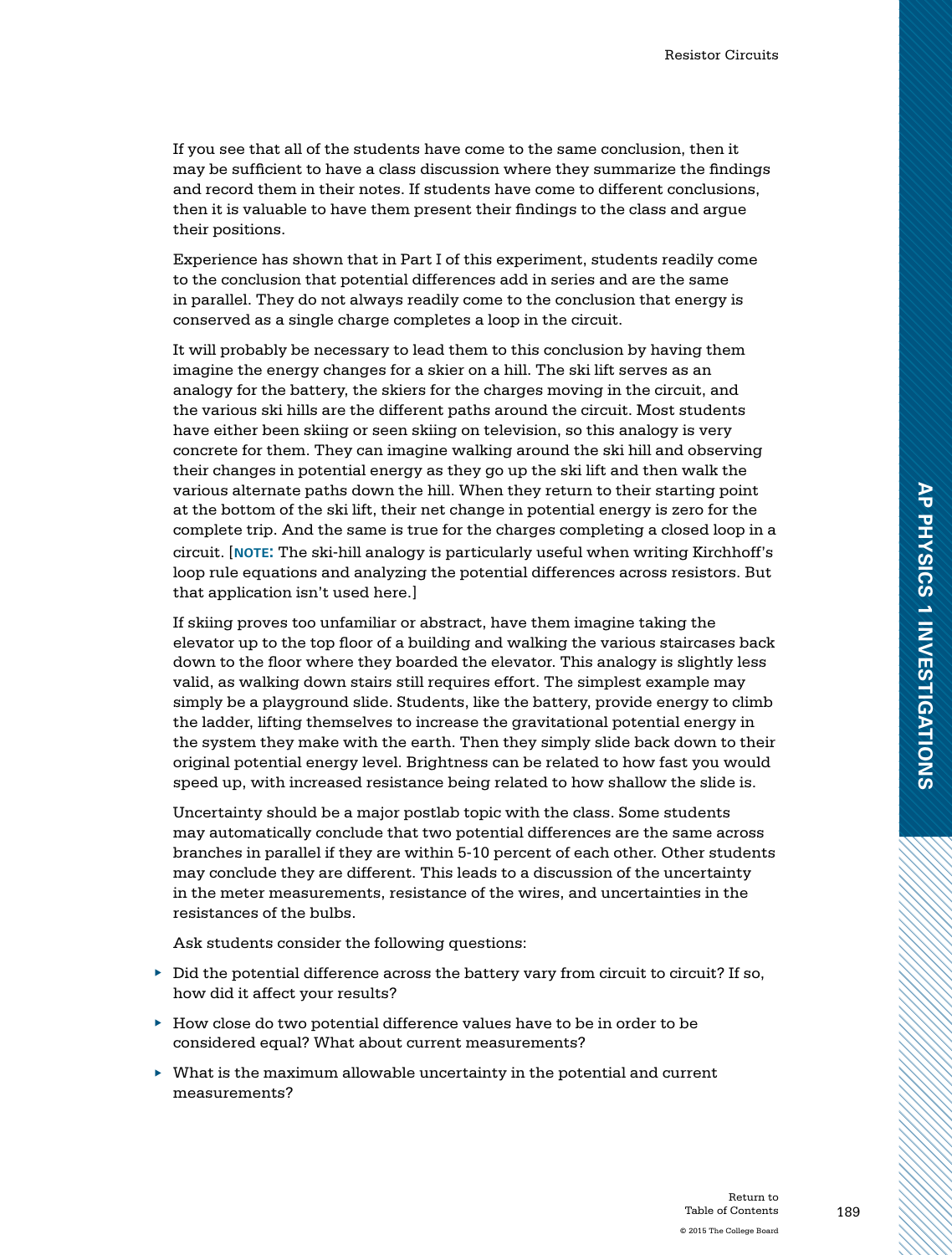The uncertainty in this lab comes from both the uncertainty in the meters and the fact that the battery is not ideal, and the potential difference across the battery decreases with increasing current. So if three bulbs are in parallel, then there will be a smaller potential difference across the battery than with just one bulb.

It might be helpful at this point to lead a class discussion by creating circuits in the PhET Circuit Construction Kit simulation (see Supplemental Resources). Then the relationships can be observed under ideal circumstances as well as under circumstances of significant internal resistance in the battery. This comparison between ideal and real laboratory results helps reinforce the uncertainties introduced by measurement. The goal is not to quantify the uncertainty to a specific degree, but rather to observe how uncertainties affect the relationships being observed. Thus, a follow-up activity with ideal batteries, resistors, etc., can serve to solidify the relationships between potential difference and current without the obfuscating effects of nonideal circuit elements.

Once the lab is complete, students should understand that current is the same in series elements. Since ammeters measure current, they must be placed in series with the resistor whose current they are measuring. A similar argument can be made for why voltmeters are placed in parallel. The results of this investigation support these requirements for meter connection and should be reinforced at the end of the lab.

### **Assessing Student Understanding**

After completing this investigation, students should be able to:

- $\triangleright$  Connect several bulbs in various series and parallel combinations;
- ▶ Use a voltmeter to measure potential difference;
- ▶ Use an ammeter to measure current;
- ▶ Describe and apply the relationships among the potential differences around a closed loop in a circuit;
- ▶ Explain how conservation of energy is related to the potential differences in a circuit;
- $\triangleright$  Articulate and apply the relationship between the currents entering any point in a circuit and the currents leaving that same point; and
- $\blacktriangleright$  Explain how conservation of charge is related to the current flow in a circuit.

**AP PHYSICS 1 INVESTIGATIONS**

AP PHYSICS 1 INVESTIGATIONS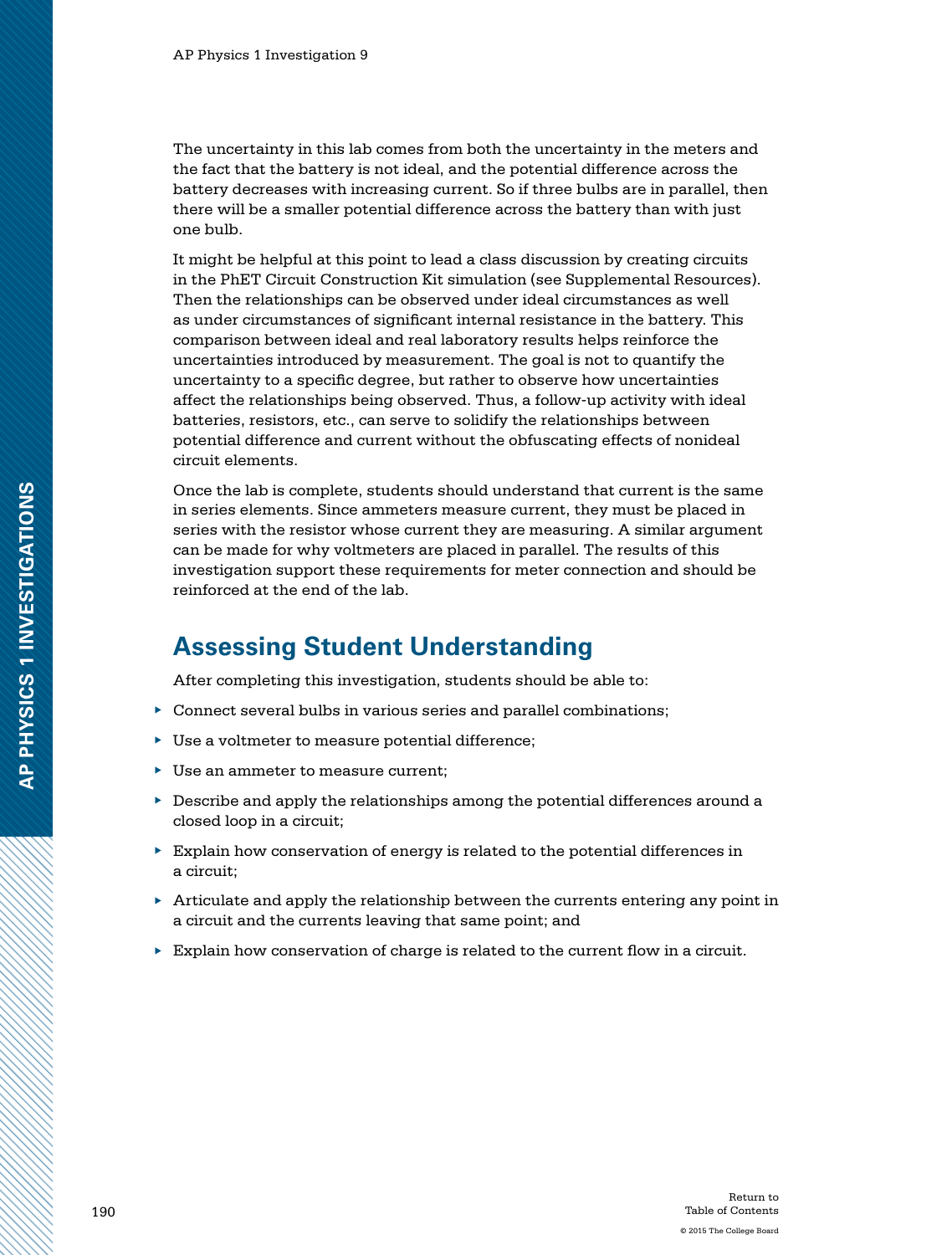# **Assessing the Science Practices**

**Science Practice 1.1** The student can *create representations and models* of natural or man-made phenomena and systems in the domain.

| Proficient                    | Accurately draws circuit diagrams of resistors and bulbs<br>in various combination series and parallel circuits.           |  |
|-------------------------------|----------------------------------------------------------------------------------------------------------------------------|--|
| <b>Nearly Proficient</b>      | Draws circuit diagrams for simple series or parallel circuits,<br>but struggles with combination series-parallel circuits. |  |
| On the Path to<br>Proficiency | Draws simple series circuits.                                                                                              |  |
| <b>An Attempt</b>             | Attempts to draw circuits but the connections<br>to bulbs and/or batteries are incorrect.                                  |  |

**Science Practice 1.4** The student can *use representations and models* to analyze situations or solve problems qualitatively and quantitatively.

| Proficient                    | Connects wires, batteries, and bulbs in simple series and<br>parallel combination circuits based on a diagram provided.<br>Identifies which bulbs are in series and which are in parallel. |
|-------------------------------|--------------------------------------------------------------------------------------------------------------------------------------------------------------------------------------------|
| <b>Nearly Proficient</b>      | Connects a simple series or parallel circuit from a diagram<br>but struggles with more complicated circuits.                                                                               |
| On the Path to<br>Proficiency | Connects a circuit with two bulbs either in<br>series or parallel based on a diagram.                                                                                                      |
| An Attempt                    | Incorrectly connects a simple series or parallel circuit from a diagram.                                                                                                                   |

**Science Practice 2.2** The student can *apply mathematical routines* to quantities that describe natural phenomena.

| Proficient                    | Uses mathematical routines to detect patterns in the data and<br>compare potential differences and currents in the circuits.  |
|-------------------------------|-------------------------------------------------------------------------------------------------------------------------------|
| <b>Nearly Proficient</b>      | Makes minor mistakes in the mathematical routines that describe<br>the patterns in the current and potential difference data. |
| On the Path to<br>Proficiency | Needs significant assistance in applying mathematical routines<br>to describe the current and potential difference data.      |
| An Attempt                    | Unable to accurately recognize patterns in the mathematical<br>data or apply routines to analyze them.                        |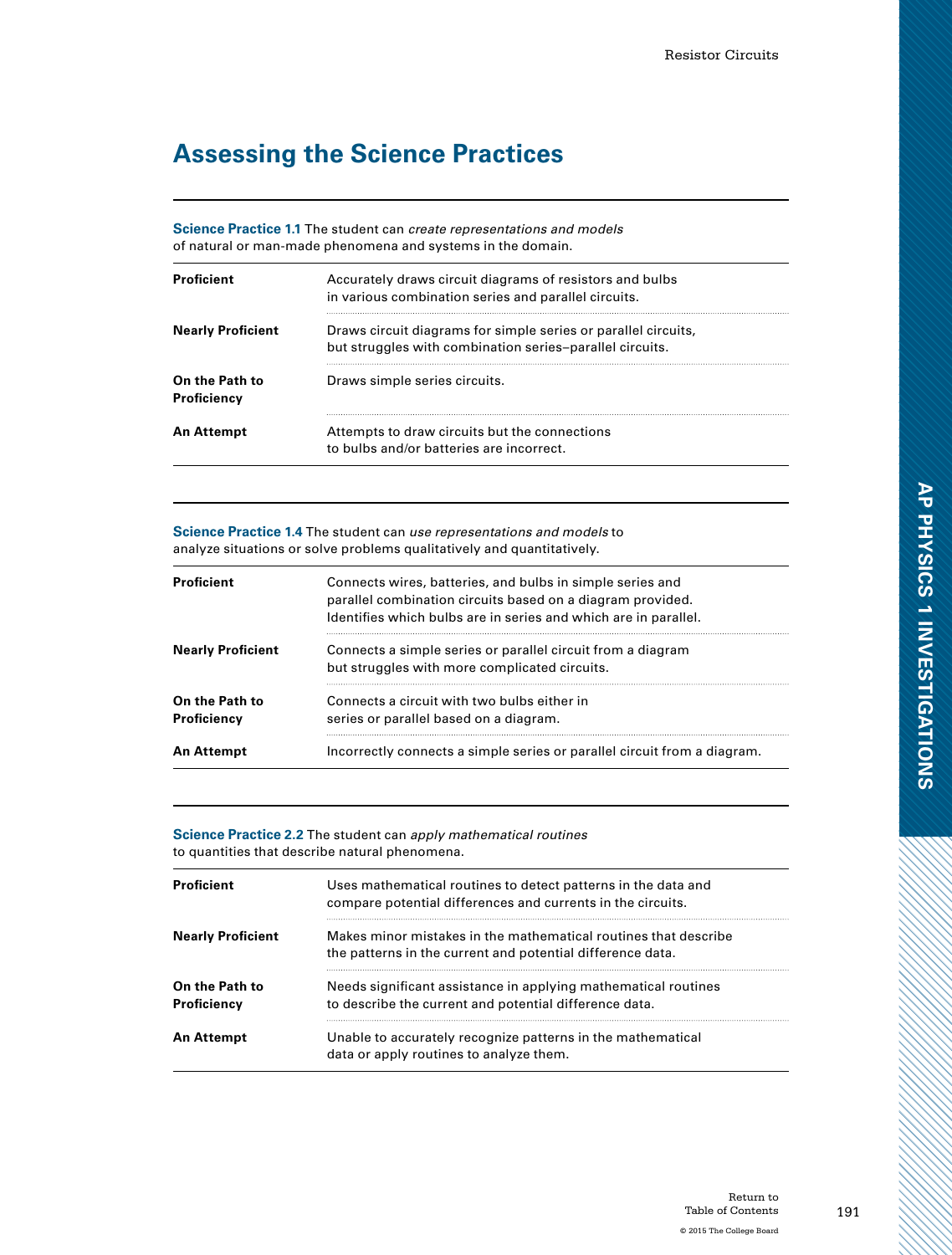**Science Practice 4.1** The student can *justify the selection of the kind of data* needed to answer a particular scientific question.

| Proficient                    | Measures the appropriate potential differences and currents to<br>make comparisons between series and parallel connections and can<br>justify the choice of measurements thoroughly and accurately. |
|-------------------------------|-----------------------------------------------------------------------------------------------------------------------------------------------------------------------------------------------------|
| <b>Nearly Proficient</b>      | Accurately selects the appropriate data, but the justification<br>is missing a significant physical principle.                                                                                      |
| On the Path to<br>Proficiency | Accurately selects the data to measure, but cannot justify<br>the choice that was made based on physics principles.                                                                                 |
| An Attempt                    | Makes some relevant measurements, but cannot justify<br>how they will help answer the quiding questions.                                                                                            |

**Science Practice 4.2** The student can *design a plan* for collecting data to answer a particular scientific question.

| <b>Proficient</b>             | Designs a plan that will allow for determining the<br>loop rule and the point rule for circuits.                                         |  |  |
|-------------------------------|------------------------------------------------------------------------------------------------------------------------------------------|--|--|
| <b>Nearly Proficient</b>      | Designs a plan for measuring potential differences or currents, but<br>cannot articulate how that plan will lead to a rule for circuits. |  |  |
| On the Path to<br>Proficiency | Needs significant assistance to design a plan to measure<br>potential differences and currents for a circuit.                            |  |  |
| An Attempt                    | Attempts to form a plan to measure potential differences<br>and currents, but the plan is ineffective or flawed.                         |  |  |

Z.

a dhe a cheall ann an 1970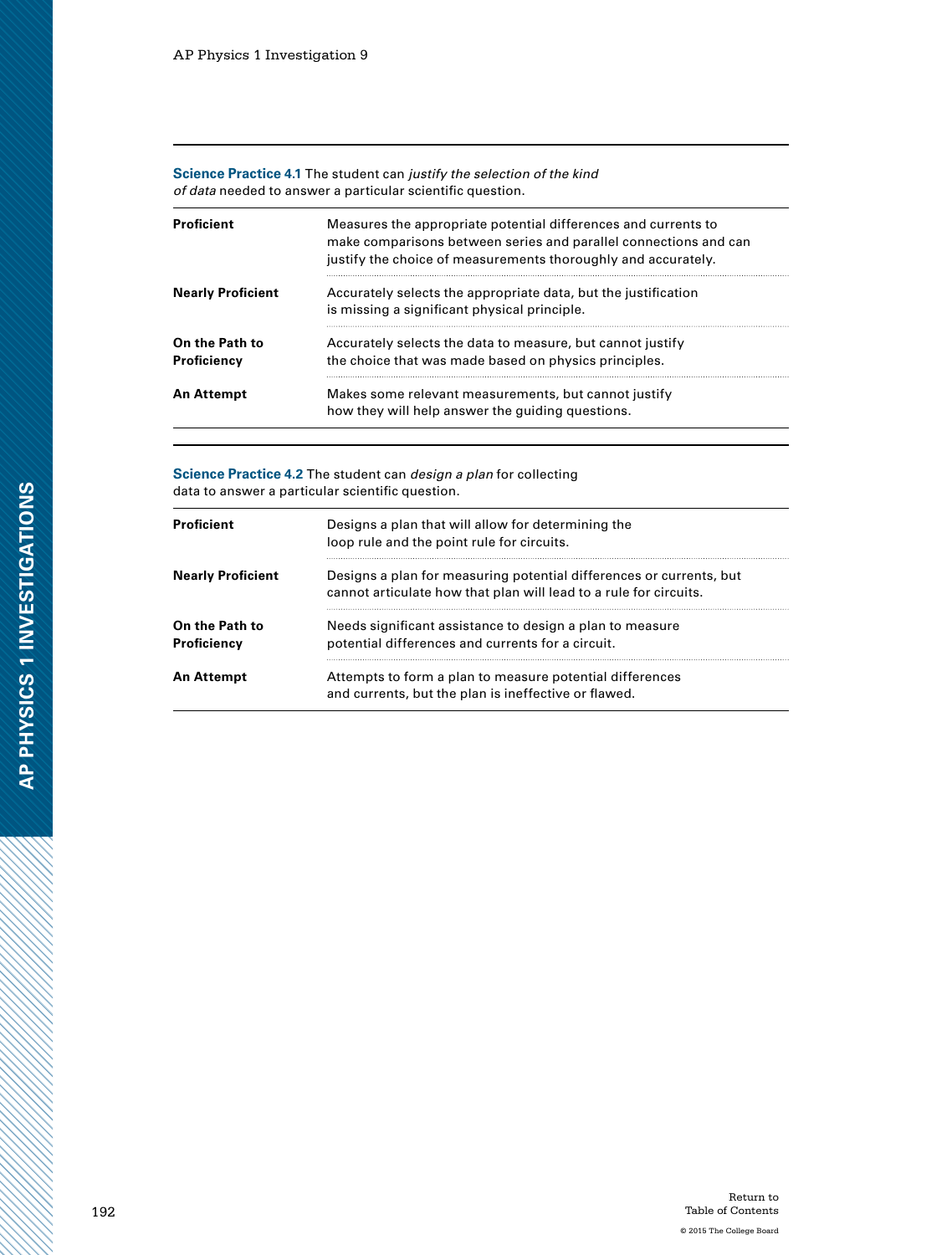|  |  |  | <b>Science Practice 4.3</b> The student can <i>collect data</i> to answer a particular scientific question. |  |
|--|--|--|-------------------------------------------------------------------------------------------------------------|--|
|  |  |  |                                                                                                             |  |

| Proficient                    | Collects accurate data in a methodical way and records the data in<br>an organized fashion. Accurately connects a voltmeter to measure<br>the potential differences across various elements in a circuit and the<br>total potential difference across the circuit. Connects an ammeter to<br>measure the current in each branch of the circuit, and then connects<br>the ammeter to measure the total current through the battery. |
|-------------------------------|------------------------------------------------------------------------------------------------------------------------------------------------------------------------------------------------------------------------------------------------------------------------------------------------------------------------------------------------------------------------------------------------------------------------------------|
| <b>Nearly Proficient</b>      | Collects data that is missing a few minor pieces or is disorganized<br>in its presentation. Accurately connects a voltmeter to measure the<br>potential differences across various elements in a circuit, and connects<br>an ammeter in a simple series circuit to measure the current.                                                                                                                                            |
| On the Path to<br>Proficiency | Collects data with major gaps, and the presentation lacks<br>any organization. Accurately uses a voltmeter to measure<br>potential difference, but incorrectly uses an ammeter<br>in parallel with the bulb or battery in question.                                                                                                                                                                                                |
| <b>An Attempt</b>             | Collects inaccurate or incomplete data and provides no<br>organization for this data. Connects a voltmeter in series with the<br>circuit to measure the potential difference across each bulb.                                                                                                                                                                                                                                     |

**Science Practice 5.1** The student can *analyze data* to identify patterns or relationships.

| <b>Proficient</b>             | Analyzes the data to accurately determine the rules<br>for voltages and currents in resistor circuits.                         |  |  |
|-------------------------------|--------------------------------------------------------------------------------------------------------------------------------|--|--|
| <b>Nearly Proficient</b>      | Identifies patterns in the potential differences and currents, but<br>unable to form a complete conclusion from this analysis. |  |  |
| On the Path to<br>Proficiency | Forms some accurate analysis of the potential differences and<br>currents, but unable to come to an accurate conclusion.       |  |  |
| An Attempt                    | Attempts to analyze the data but there are<br>major errors in his or her analysis.                                             |  |  |

**Science Practice 6.4** The student can *make claims and predictions about natural phenomena* based on scientific theories and models.

| <b>Proficient</b>             | Predicts changes in the voltages and currents in the various elements<br>in the circuit if more resistors are added in series or parallel.                       |  |  |
|-------------------------------|------------------------------------------------------------------------------------------------------------------------------------------------------------------|--|--|
| <b>Nearly Proficient</b>      | Makes accurate predictions about how adding bulbs<br>in a simple circuit will affect the potential differences<br>and currents but not in more complex circuits. |  |  |
| On the Path to<br>Proficiency | Makes accurate predictions about changes in potential difference<br>and current but only in the most simple series or parallel circuits.                         |  |  |
| <b>An Attempt</b>             | Makes incorrect predictions about the changes<br>in current or potential difference.                                                                             |  |  |